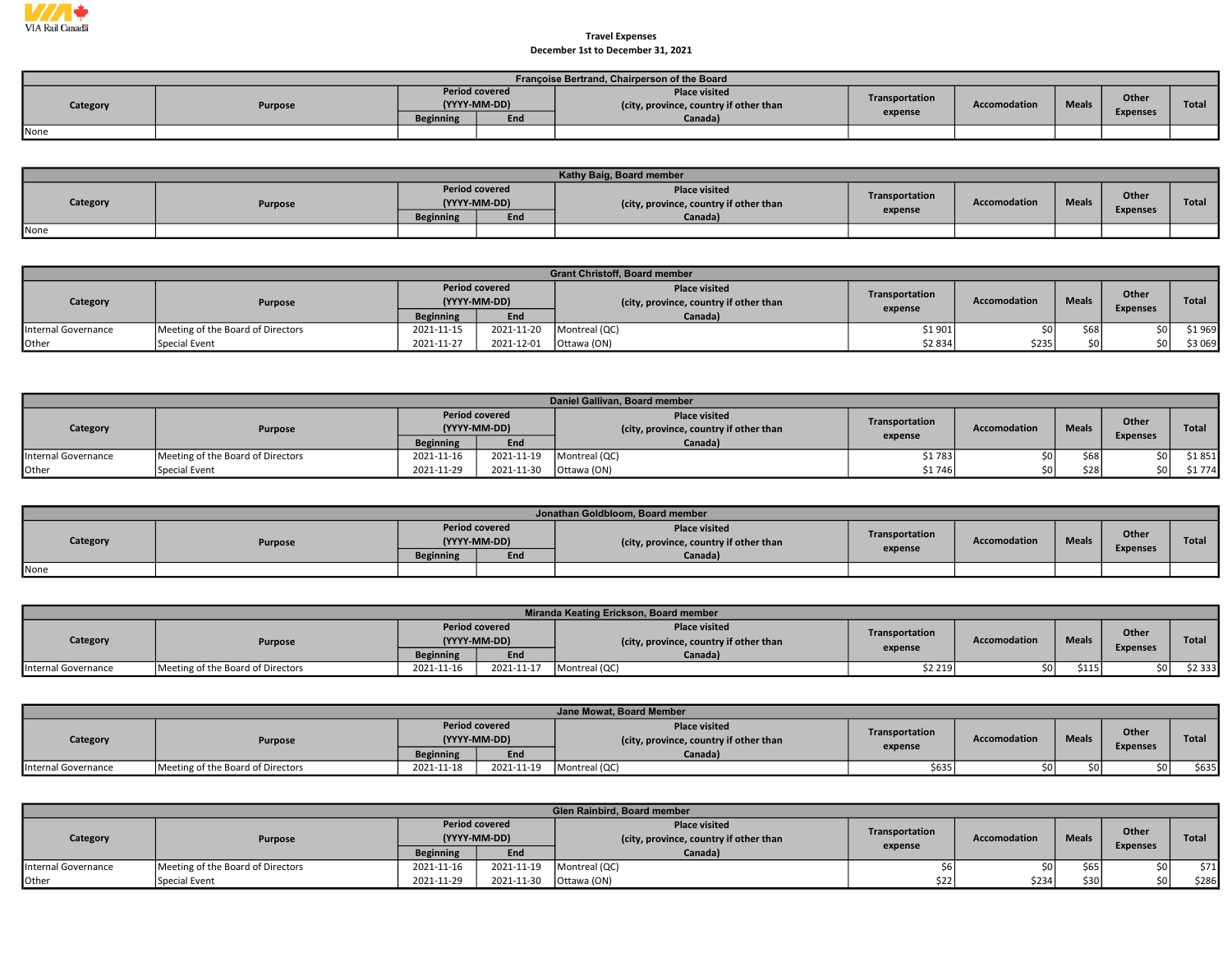

## Travel Expenses December 1st to December 31, 2021

|                     |                                   |                                       |            | Gail Louise Stephens, Board member                            |                |                     |              |                 |         |
|---------------------|-----------------------------------|---------------------------------------|------------|---------------------------------------------------------------|----------------|---------------------|--------------|-----------------|---------|
| Category            | Purpose                           | <b>Period covered</b><br>(YYYY-MM-DD) |            | <b>Place visited</b><br>city, province, country if other than | Transportation | <b>Accomodation</b> | <b>Meals</b> | Other           | Total   |
|                     |                                   | <b>Beginning</b>                      | End        | Canada)                                                       | expense        |                     |              | <b>Expenses</b> |         |
| Internal Governance | Meeting of the Board of Directors | 2021-11-15                            | 2021-11-20 | Montreal (QC)                                                 | \$2 263]       | ≮∩I                 |              |                 | \$2 263 |
| Other               | Special Event                     | 2021-11-29                            | 2021-12-01 | Ottawa (ON)                                                   | \$1790         | \$470               | ¢∩           |                 | \$2 260 |

|                     | Kenneth Tan, Board Member         |                                       |            |                                                                |                           |                     |              |                          |              |  |  |  |
|---------------------|-----------------------------------|---------------------------------------|------------|----------------------------------------------------------------|---------------------------|---------------------|--------------|--------------------------|--------------|--|--|--|
| Category            | Purpose                           | <b>Period covered</b><br>(YYYY-MM-DD) |            | <b>Place visited</b><br>(city, province, country if other than | Transportation<br>expense | <b>Accomodation</b> | <b>Meals</b> | Other<br><b>Expenses</b> | <b>Total</b> |  |  |  |
|                     |                                   | <b>Beginning</b>                      | End        | Canada)                                                        |                           |                     |              |                          |              |  |  |  |
| Internal Governance | Meeting of the Board of Directors | 2021-11-16                            | 2021-11-19 | Montreal (QC)                                                  | \$3 484                   |                     | \$65         | sn I                     | \$3 548      |  |  |  |

|          | Geneviève Tanguay, Board Member |                                       |                                                                |                |                     |              |                 |              |  |  |  |  |  |
|----------|---------------------------------|---------------------------------------|----------------------------------------------------------------|----------------|---------------------|--------------|-----------------|--------------|--|--|--|--|--|
| Category | Purpose                         | <b>Period covered</b><br>(YYYY-MM-DD) | <b>Place visited</b><br>(city, province, country if other than | Transportation | <b>Accomodation</b> | <b>Meals</b> | Other           | <b>Total</b> |  |  |  |  |  |
|          |                                 | End<br><b>Beginning</b>               | Canada)                                                        | expense        |                     |              | <b>Expenses</b> |              |  |  |  |  |  |
| None     |                                 |                                       |                                                                |                |                     |              |                 |              |  |  |  |  |  |

|                     | Vianne Timmons, Board Member      |                                       |            |                                                                |                |                     |              |                          |              |  |  |  |
|---------------------|-----------------------------------|---------------------------------------|------------|----------------------------------------------------------------|----------------|---------------------|--------------|--------------------------|--------------|--|--|--|
| Category            | <b>Purpose</b>                    | <b>Period covered</b><br>(YYYY-MM-DD) |            | <b>Place visited</b><br>(city, province, country if other than | Transportation | <b>Accomodation</b> | <b>Meals</b> | Other<br><b>Expenses</b> | <b>Total</b> |  |  |  |
|                     |                                   | <b>Beginning</b>                      | End        | Canada)                                                        | expense        |                     |              |                          |              |  |  |  |
| Internal Governance | Meeting of the Board of Directors | 2021-11-14                            | 2021-11-19 | Montreal (QC)                                                  | \$763          |                     | \$26         | sn I                     | \$789        |  |  |  |

|          | Cynthia Garneau, President and Chief Executive Officer |                  |                                       |                                                                |                |              |              |                 |              |  |  |  |  |
|----------|--------------------------------------------------------|------------------|---------------------------------------|----------------------------------------------------------------|----------------|--------------|--------------|-----------------|--------------|--|--|--|--|
| Category | <b>Purpose</b>                                         |                  | <b>Period covered</b><br>(YYYY-MM-DD) | <b>Place visited</b><br>(city, province, country if other than | Transportation | Accomodation | <b>Meals</b> | Other           | <b>Total</b> |  |  |  |  |
|          |                                                        | <b>Beginning</b> | End                                   | Canada)                                                        | expense        |              |              | <b>Expenses</b> |              |  |  |  |  |
| None     |                                                        |                  |                                       |                                                                |                |              |              |                 |              |  |  |  |  |

|          | Danielle Boisvert, Vice President, Corporate Controller |                  |                                       |                                                                |                |                     |              |                 |              |  |  |  |  |
|----------|---------------------------------------------------------|------------------|---------------------------------------|----------------------------------------------------------------|----------------|---------------------|--------------|-----------------|--------------|--|--|--|--|
| Category | <b>Purpose</b>                                          |                  | <b>Period covered</b><br>(YYYY-MM-DD) | <b>Place visited</b><br>(city, province, country if other than | Transportation | <b>Accomodation</b> | <b>Meals</b> | Other           | <b>Total</b> |  |  |  |  |
|          |                                                         | <b>Beginning</b> | End                                   | Canada)                                                        | expense        |                     |              | <b>Expenses</b> |              |  |  |  |  |
| None     |                                                         |                  |                                       |                                                                |                |                     |              |                 |              |  |  |  |  |

|          | André Bouchard, Vice-president, Mechanical Services |                  |                                       |                                                                |                |                     |              |                          |              |  |  |  |
|----------|-----------------------------------------------------|------------------|---------------------------------------|----------------------------------------------------------------|----------------|---------------------|--------------|--------------------------|--------------|--|--|--|
| Category | Purpose                                             |                  | <b>Period covered</b><br>(YYYY-MM-DD) | <b>Place visited</b><br>(city, province, country if other than | Transportation | <b>Accomodation</b> | <b>Meals</b> | Other<br><b>Expenses</b> | <b>Total</b> |  |  |  |
|          |                                                     | <b>Beginning</b> | End                                   | Canada)                                                        | expense        |                     |              |                          |              |  |  |  |
| None     |                                                     |                  |                                       |                                                                |                |                     |              |                          |              |  |  |  |

|              | Bruno Cacciola, Chief, Business Transformation Officer (starting November 15, 2021) |                  |                                       |                                                                |                           |                     |              |                          |              |  |  |  |
|--------------|-------------------------------------------------------------------------------------|------------------|---------------------------------------|----------------------------------------------------------------|---------------------------|---------------------|--------------|--------------------------|--------------|--|--|--|
| Category     | <b>Purpose</b>                                                                      |                  | <b>Period covered</b><br>(YYYY-MM-DD) | <b>Place visited</b><br>(city, province, country if other than | Transportation<br>expense | <b>Accomodation</b> | <b>Meals</b> | Other<br><b>Expenses</b> | <b>Total</b> |  |  |  |
|              |                                                                                     | <b>Beginning</b> | End                                   | Canada)                                                        |                           |                     |              |                          |              |  |  |  |
| <b>Other</b> | Special Event                                                                       | 2021-11-29       | 2021-11-30                            | Ottawa (ON)                                                    |                           | \$235               | \$90         |                          | \$369        |  |  |  |